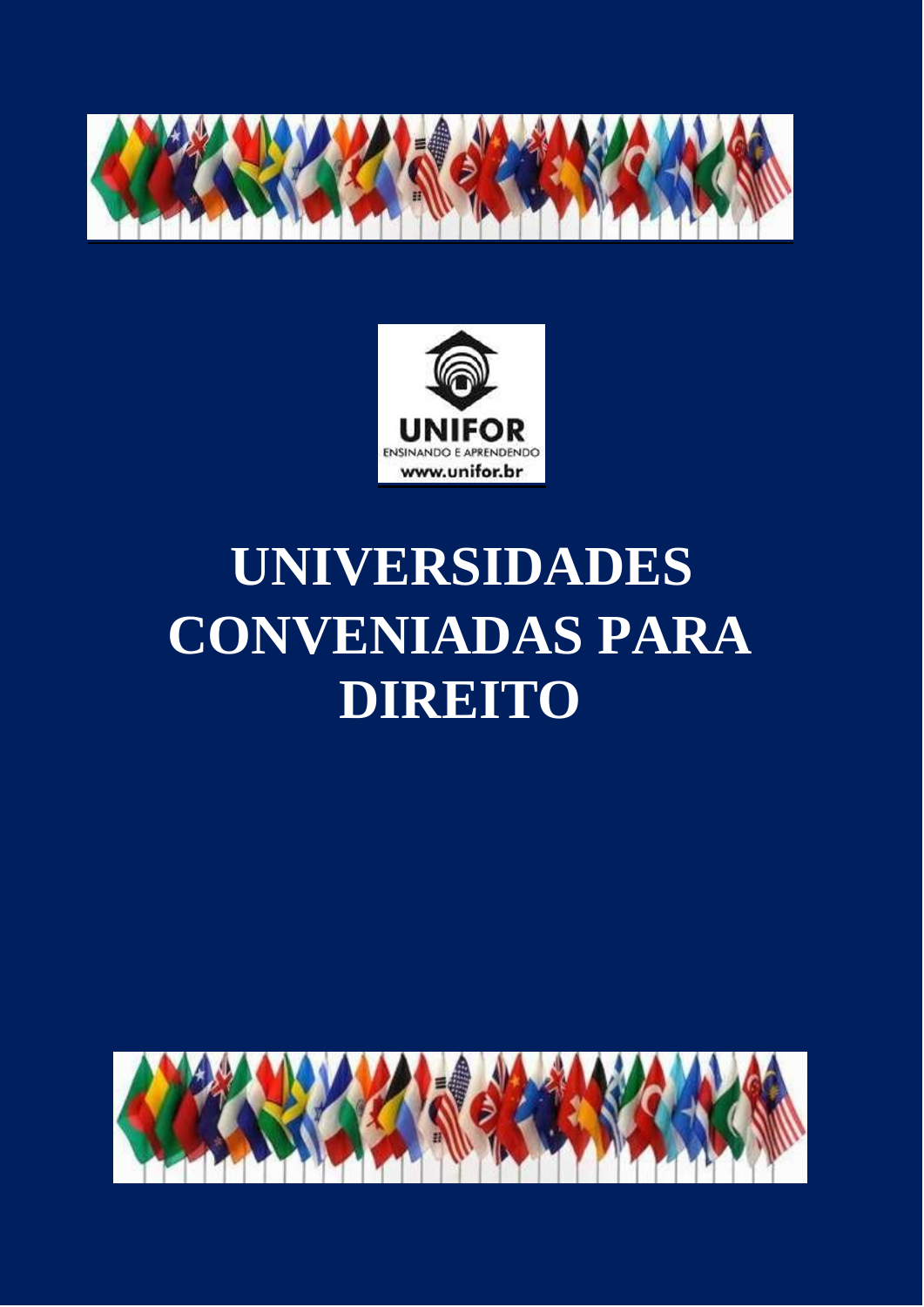#### **ALEMANHA:**

[BERLIN SCHOOL OF ECONOMICS AND LAW](https://www.hwr-berlin.de/en/study/degree-programmes/detail/11-wirtschaftsrecht/) 

[FULDA UNIVERSITY OF APPLIED SCIENCES](https://www.hs-fulda.de/sozial-kulturwissenschaften/)

#### **ARGENTINA:**

[UNIVERSIDAD](https://www.ubp.edu.ar/carreras/juridicas/abogacia/) BLAS PASCAL

[UNIVERSIDAD NACIONAL DE CUYO](http://www.uncuyo.edu.ar/estudios/carrera/abogacia_2605)

[UNIVERSIDAD ARGENTINA JOHN F. KENNEDY](https://www.kennedy.edu.ar/content/abogacia.html)

LA UNIVERSIDAD NACIONAL DE LANÚS-UNLA

# **ÁUSTRIA:**

[MANAGEMENT CENTER INNSBRUCK THE ENTREPRENEURIAL SCHOOL](https://www.mci.edu/de/studium/bachelor/management-recht)

## **BELGICA:**

HAUTE ECOLE DE LE [PROVINCE](https://www.provincedeliege.be/art260) DE LIÈGE

# **CANADÁ:**

[UNIVERSITÉ DE SHERBROOKE \\*\\*\\*](https://www.usherbrooke.ca/admission/programme/290/baccalaureat-en-droit/)

[UNIVERSITÉ LAVAL\\*](https://www.ulaval.ca/les-etudes/programmes/repertoire/details/baccalaureat-en-droit-ll-b.html)\*\*

[UNIVERSITÉ DU QUÉBEC](https://etudier.uqam.ca/programme?code=7308) À MONTRÉAL\*\*\*

## **CHILE:**

[UNIVERSIDADE](https://www.umayor.cl/um/carreras/derecho-santiago/10000) MAYOR

UNIVERSIDAD DIEGO PORTALES

#### **CHINA:**

[XIAMEN UNIVERSITY](https://en.xmu.edu.cn/_redirect?siteId=334&columnId=11945&articleId=223719)

## **COLÔMBIA:**

[POLITÉCNICO GRANCOLOMBIANO](https://www.poli.edu.co/content/derecho-medellin)

[UNIVERSIDAD DE IBAGUÉ](http://derecho.unibague.edu.co/)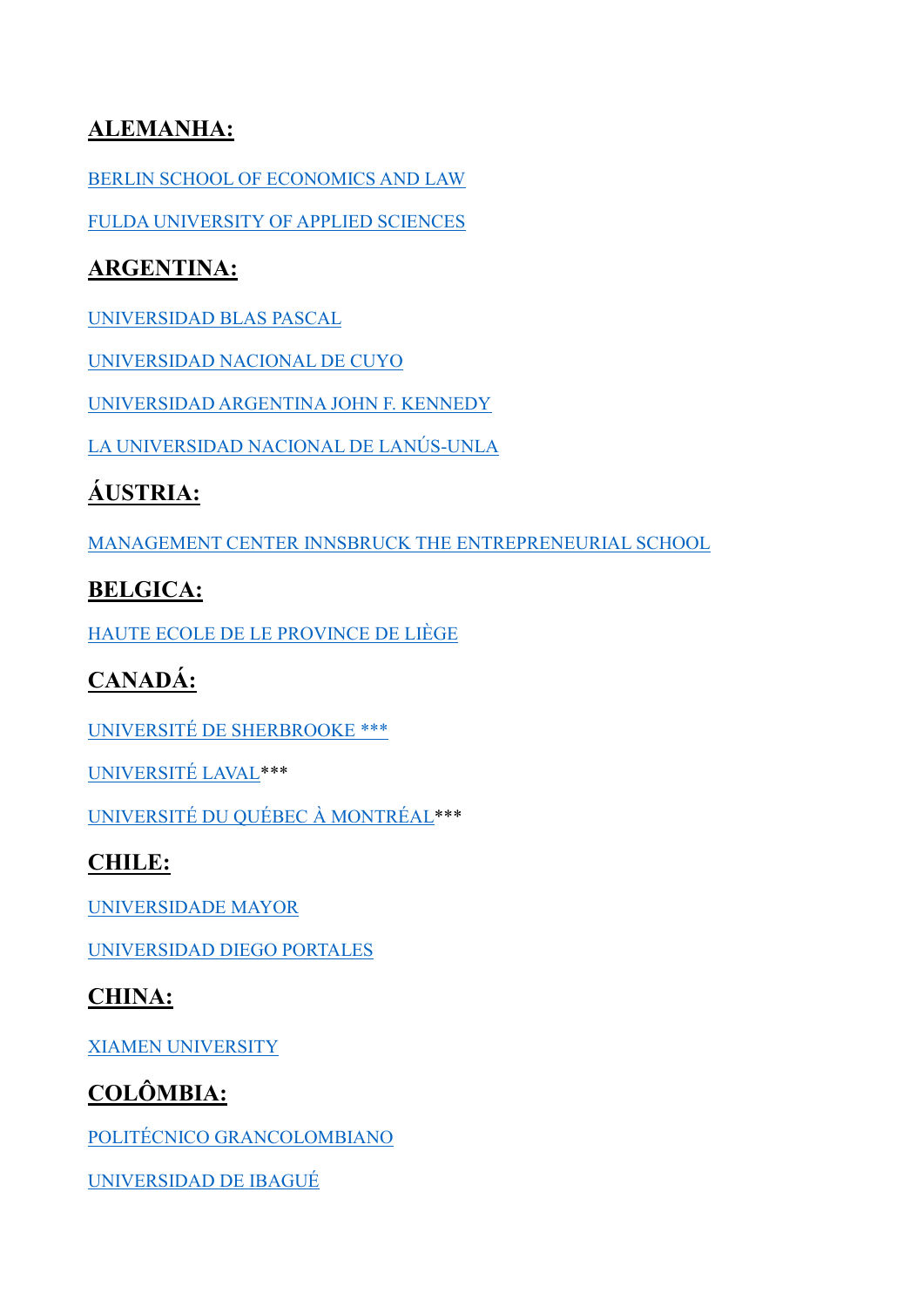[UNIVERSIDAD TECNOLÓGICA DE BOLIVAR](http://programas.utb.edu.co/derecho)

[UNIVERSIDAD INCCA DE COLOMBIA](https://www.unincca.edu.co/index.php?option=com_content&view=article&id=853&Itemid=243)

#### **COREIA DO SUL:**

INHA [UNIVERSITY](http://www.inha.ac.kr/mbshome/mbs/eng/subview.do?id=eng_020101000000)

[SOOKMYUNG WOMEN'S UNIVERSITY](http://e.sookmyung.ac.kr/sookmyungen/1454/subview.do)

#### **ESPANHA:**

[UNIVERSIDAD FRANCISCO DE VITORIA](https://www.ufv.es/estudiar-grado-derecho-madrid/)

[UNIVERSIDAD DE SALAMANCA](https://www.usal.es/grado-en-derecho)

[UNIVERSIDAD DE SANTIAGO DE](http://www.usc.es/graos/es/grados/ciencias-sociales-juridicas/derecho) COMPOSTELA

[UNIVERSIDAD DE OVIEDO](http://www.uniovi.es/estudios/grados/-/asset_publisher/X5CYKURHdF1e/content/grado-en-derecho-2014?redirect=%2Festudios%2Fgrados)

[UNIVERSIDAD DE LAS PALMAS DE GRAN CANARIA](https://www2.ulpgc.es/index.php?pagina=plan_estudio&ver=wpe002&codTitulacion=4015&tipotitulacion=G)

[UNIVERSIDAD CAMILO JOSÉ CELA](https://www.ucjc.edu/estudio/derecho/)

[UNIVERSIDADE INTERNACIONAL DA CATALUNYA](https://www.uic.es/en/studies-uic/law/degree-law)

[UNIVERSIDAD DE JAÉN](https://www.ujaen.es/estudios/oferta-academica/grados/grado-en-derecho)

[UNIVERSIDAD MIGUEL HERNÁNDEZ DE ELCHE](https://www.umh.es/contenido/Visitantes/:tit_g_139_R1/datos_es.html)

**EUA:** (PRE LAW)

[UNIVERSITY](https://www.uwp.edu/learn/programs/law.cfm) OF WISCONSIN AT PARKSIDE

[UNIVERSITY OF ARIZONA](https://clas.arizona.edu/pre-law/pre-law-advising-resources) 

[UNIVERSITY OF THE INCARNATE WORD](https://www.uiw.edu/chass/govt/prelaw_program.html)

#### **FRANÇA:**

[UNIVERSITÉ DE REIMS CHAMPAGNE-ARDENNE](https://www.univ-reims.fr/formation/nos-formations/catalogue/droit-economie-et-gestion/licence-droit,21633,36042.html)

ISC PARIS – [GRANDE ECOLE DE COMMERCE DE PARIS](https://www.iscparis.com/)

# **ITÁLIA:**

[UNIVERSITÀ DEGLI DI MESSINA](https://www.unime.it/it/cds/giurisprudenza)

[LIBERA UNIVERSITÀ MARIA SS. ASSUNTA -](https://www.lumsa.it/en/teaching_single_cycle_law_rome) LUMSA